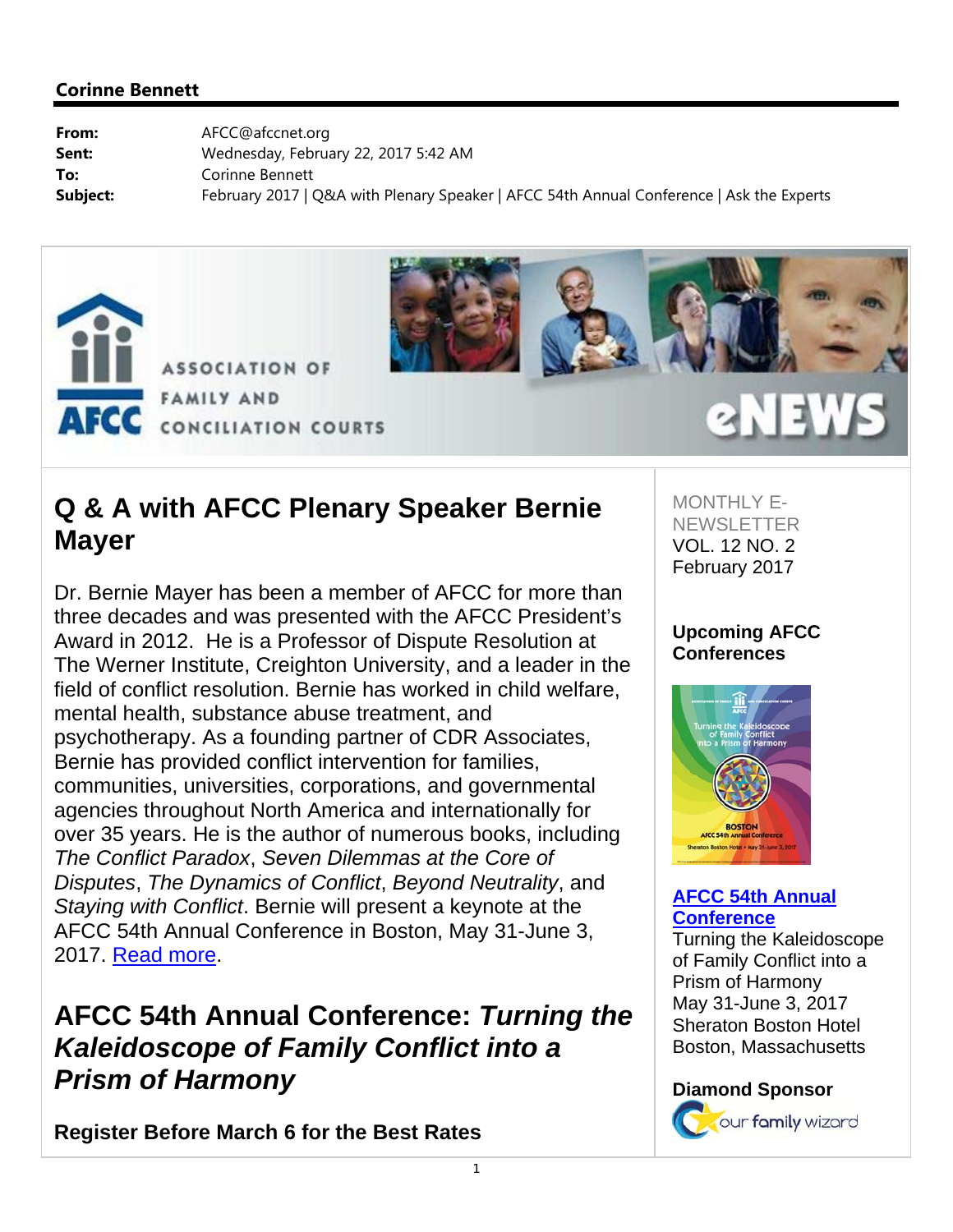Take advantage of early registration discounts and **register now** for the 54th Annual Conference in Boston. AFCC members can **save up to \$175** by registering early for the conference.

### **Attend a Pre-Conference Institute**

**Earn six additional hours of continuing education** when you attend a full-day pre-conference institute on **Wednesday, May 31**. Call the AFCC office to add an institute to your existing registration or include it with your online registration. View the program brochure for institute descriptions.

## **Apply for a Conference Scholarship by March 1**

Conference scholarships include a pre-conference institute registration, a full conference registration, and a certificate of attendance. In addition, a limited number of travel stipends are available to those applicants with high travel costs, international applicants, and those who demonstrate a financial need. The deadline to apply for a scholarship is **March 1, 2017**. Recipients will be notified mid-to-late March. Apply now.

### **Donate to the Silent Auction**

The annual AFCC Silent Auction is a longstanding AFCC tradition. All proceeds support AFCC special projects and initiatives. Donate an item and attend the auction to bid! You do not need to attend the conference to donate. Past auction items include tropical getaways, one-of-a-kind jewelry, sports memorabilia, the latest gadgets and electronics, books, and more. Donate an item.

## **Make your hotel reservations today!**

The Sheraton Boston Hotel is offering a special rate to AFCC attendees of \$209/night for single occupancy and \$229/night for double occupancy. Rooms frequently sell out before the room block is released on May 5, 2017 so make your reservations early. To reserve your room online, click here or call 1-888-627-7054.

## **Exhibit Onsite**

Exhibiting and advertising at the Annual Conference are great ways to share your products and services with an interdisciplinary community of dedicated family law professionals. Exhibit space is almost sold out—ensure your

#### **Platinum Sponsors**

**ESDAILE, BARRETT, JACOBS & MONE** 





Essential toolkit for co-parenting



#### **AFCC Chapter Conferences**

### California Chapter Annual **Conference**

*Custody Complexities: Hard Decisions* February 10-12, 2017 Costa Mesa, California

### Wisconsin Chapter Annual **Conference**

Overnights for Young Children March 1, 2017 Milwaukee, Wisconsin

#### Alberta Chapter Annual **Conference**

*The New Millennial Family: Navigating Best Practice in a Changing World*  March 16-17, 2017 Calgary, Alberta

#### Washington Chapter Annual Conference *Parents Come in All Sizes and Forms*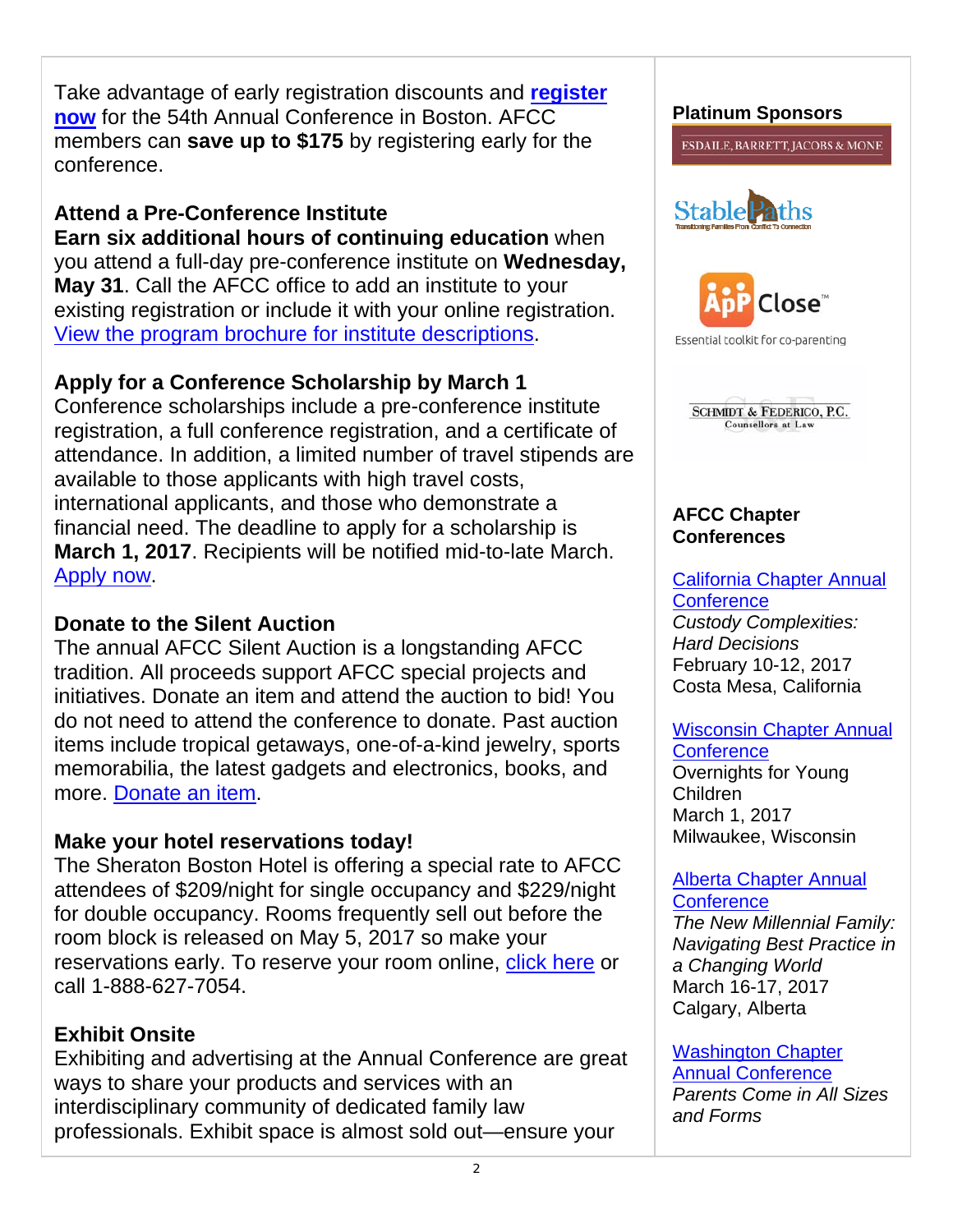space by committing today. For more information, click here or contact Corinne Bennett.

# **Ask the Experts: Ten Ideas for Conducting a Substance Abuse Evaluation**

*Harry J. Somers, EdD* 

A substance abuse evaluation conducted when there is a child custody issue considers if a parent has a problem with substance abuse and, if so, how it effects parenting and the children. Read more.

# **AFCC Regional Conference in Milwaukee**

*Beneath the Surface of High Conflict and Troubled Families* November 2-4, 2017 Hyatt Regency Milwaukee

### **Call for Proposals**

The AFCC Conference Committee is seeking proposals for 90-minute workshop sessions. Share your work with the interdisciplinary community of family law professionals who attend AFCC conferences. Proposals must be received using the online form by May 15. The program brochure and online registration will be available July 2017.

View the call for proposals. Submit online.

# **AFCC Chicago Trainings**

There is still time to attend AFCC's training programs on parenting coordination and child custody evaluation. In collaboration with Loyola University Chicago School of Law's Civitas ChildLaw Center, AFCC is proud to offer two training programs taught by Matthew Sullivan, PhD, and David Martindale, PhD, ABPP. **Earn up to 12 hours of continuing education by attending!** 

*Parenting Coordination: Practice Foundations* Matthew J. Sullivan, PhD **March 6-7, 8:30am-4:00pm**

March 25, 2017 Seattle, Washington

Missouri Chapter Annual **Conference** 

*How Coaching Matters for Family Matters*  April 6-7, 2017 St. Louis, Missouri

### **AFCC Webinar Series**

*Visitation Resistance*  Matthew J. Sullivan, PhD April 12, 2017 1:00pm Eastern

*LGBTQ Clients and Family Law in a Post-Obergefell Era*  Allan Barsky, JD, MSW, PhD June 20, 2017 1:00pm Eastern

### **AFCC Trainings**

### **Parenting Coordination: Practice Foundations**

*Matthew J. Sullivan, PhD* March 6-7, 2017 Loyola University Chicago, Philip H. Corboy Law **Center** Chicago, Illinois

#### **The Model Standards and Beyond: Custody Evaluations and Risk Management**

*David A. Martindale, PhD, ABPP* March 8-9, 2017 Loyola University Chicago, Philip H. Corboy Law Center Chicago, Illinois

**Save the Date**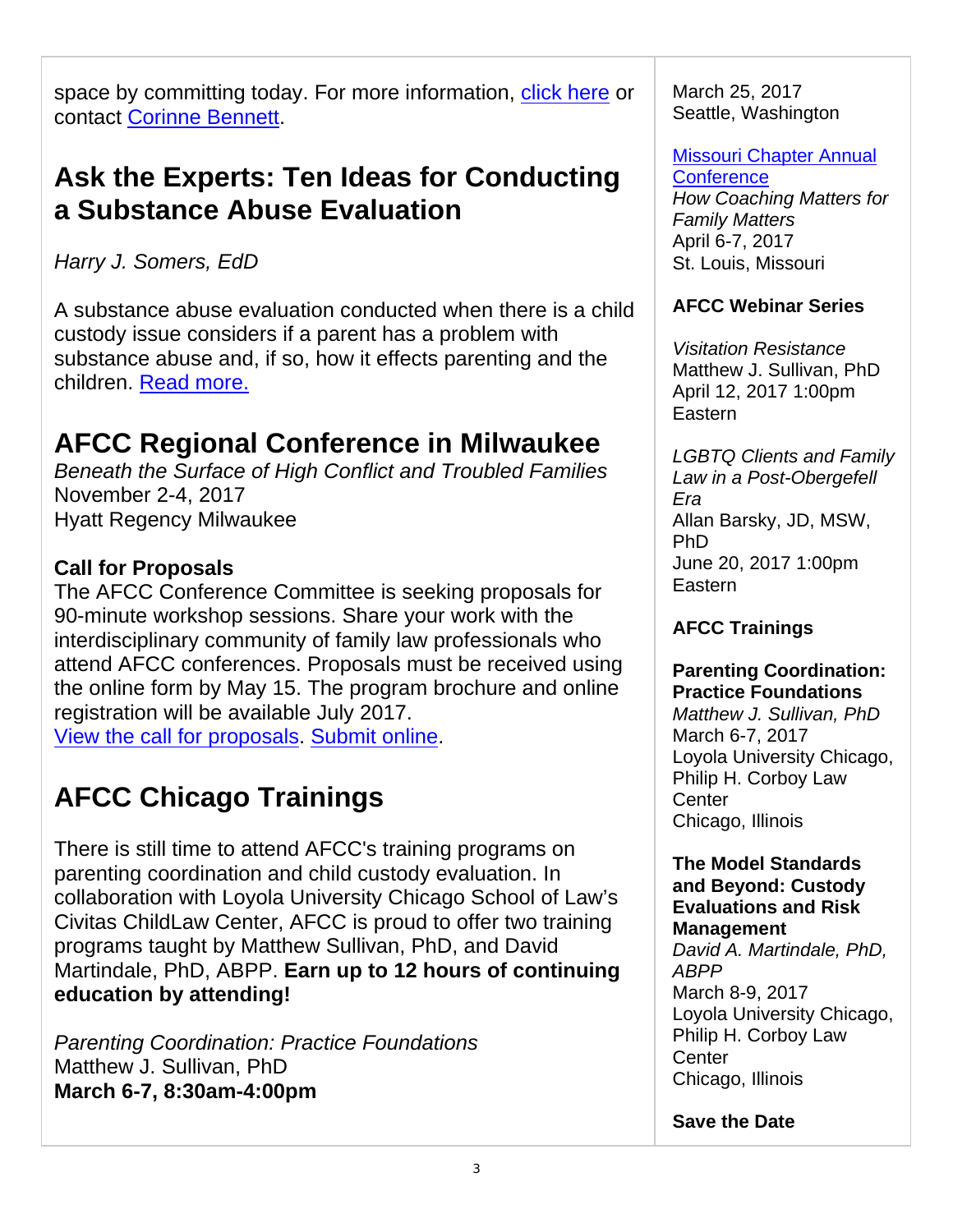*The Model Standards and Beyond: Custody Evaluations and Risk Management* David A. Martindale, PhD, ABPP **March 8-9, 8:30am-4:00pm**

### More information.

# **Give to the AFCC Scholarship Fund**

Each year, through the generous support of donors, we are able to afford individuals the opportunity to gain access to emerging research, networking opportunities, and continuing education by experiencing an AFCC conference. Help your colleagues attend an AFCC conference by giving to the scholarship fund, every gift makes a difference. Donate online today.

Thank you to those who have donated already!

# **Member News**

AFCC Board Member Robert Simon, was recently elected to serve on the National Council of Juvenile and Family Court Judges (NCJFCJ) Board of Directors. He is the first forensic psychologist on the Board. Congratulations, Robert.

# **Chapter News**

Meet Benjamin L. Deguire, President of the **Arizona Chapter**

# **The Use of Research in Family Justice Systems: An International Call for Evidence**

To better understand the current use of research in family justice systems, the Nuffield Foundation has commissioned a research team to complete a scoping study, which will inform the development of a proposed new family justice observatory for England and Wales. While the scoping study focuses on England and Wales, any observatory that is subsequently commissioned is expected to have a broader, more international reach and to learn from good practice in a range of international jurisdictions. Read more.

# **Call for** *Family Court Review* **Submissions**

### **AFCC-AAML Conference**

*Advanced Issues in Child Custody: Evaluation, Litigation and Settlement*  September 14-16, 2017 Westin San Diego San Diego, California

Are you an AFCC member? Join or Renew

The opinions expressed in articles published or linked to in the *AFCC eNEWS* are those of the authors and do not necessarily reflect the positions of the Association of Family and Conciliation Courts.

#### **Editor**:

Leslye Hunter lhunter@afccnet.org

### **Associate Editor**:

Corinne Bennett cbennett@afccnet.org



#### **Unsubscribe**

AFCC | 6525 Grand Teton Plaza | Madison, WI | 53719 | 608- 664-3750 | afcc@afccnet.org | www.afccnet.org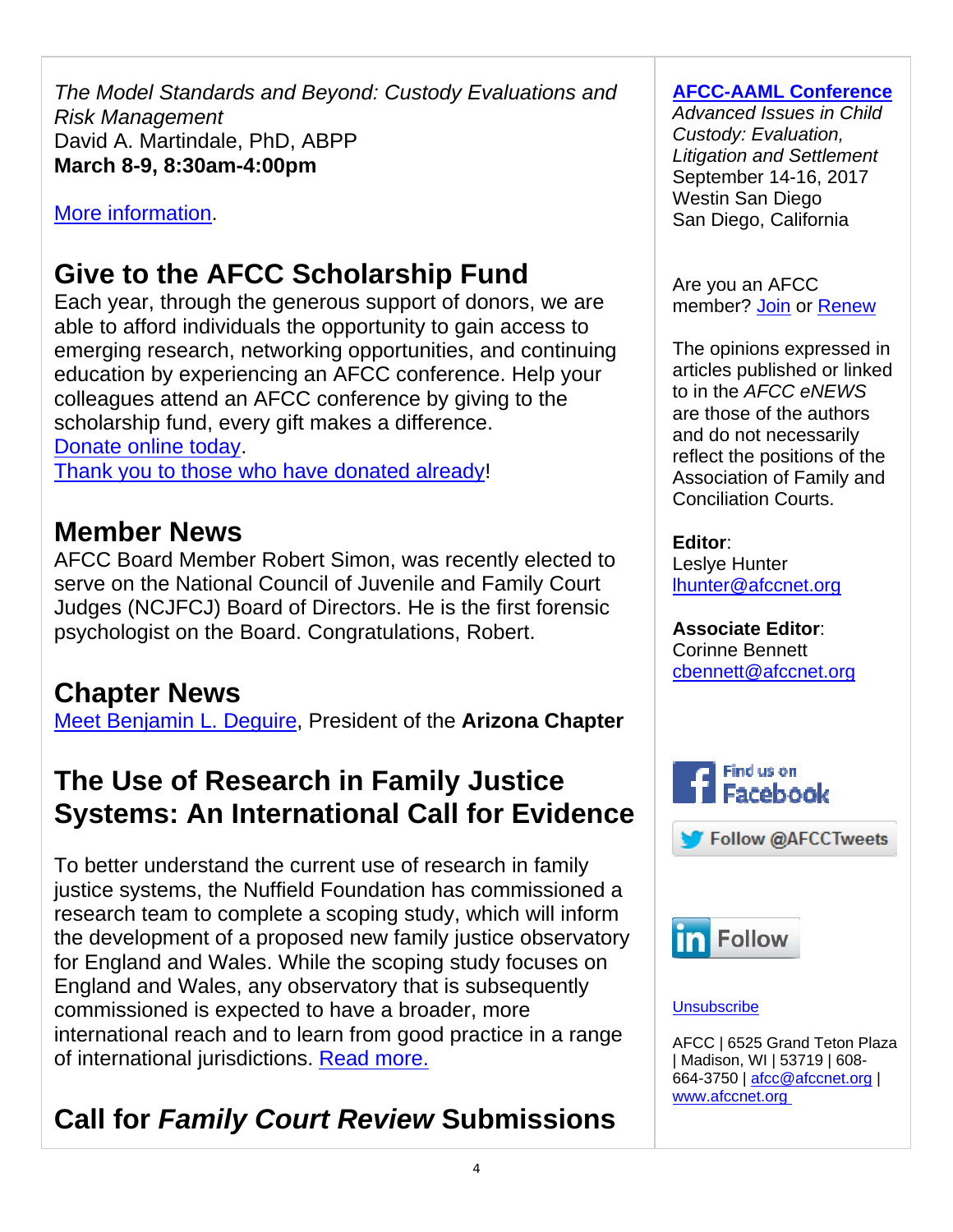The *Family Court Review* (*FCR*) is a peer-reviewed interdisciplinary journal of AFCC. The editors invite contributions from the fields of law, court administration, mental health, medicine, the behavioral and social sciences, dispute resolution, education, public policy, and other disciplines concerned with the welfare of children and families. *FCR* is interested in articles involving all aspects of family law, family courts, and the resolution of family disputes. Articles are welcomed on topics such as divorce and separation, child custody, child abuse and neglect, domestic violence, adoption, termination of parental rights, juvenile delinquency, alternative dispute resolution, and more. International perspectives on these topics are strongly encouraged. *FCR* is available in more than 4000 institutions worldwide, and articles from *FCR* are downloaded more than 100,000 times each year. For more information about submitting an article, click here.

# **AFCC Awards Nominations**

AFCC awards acknowledge the many important contributions made by individuals and organizations to enhance the lives of children and families involved in family courts. Nominate a colleague for an award to recognize the important contributions they have made. Even if your nomination is not selected this year, the act of nominating a colleague helps to highlight the achievements in the field. Award recipients will be presented at the AFCC Annual Conference in Boston. Currently accepting nominations online through March 15, 2017. Submit a nomination online, see past recipients, learn more about the awards and criteria.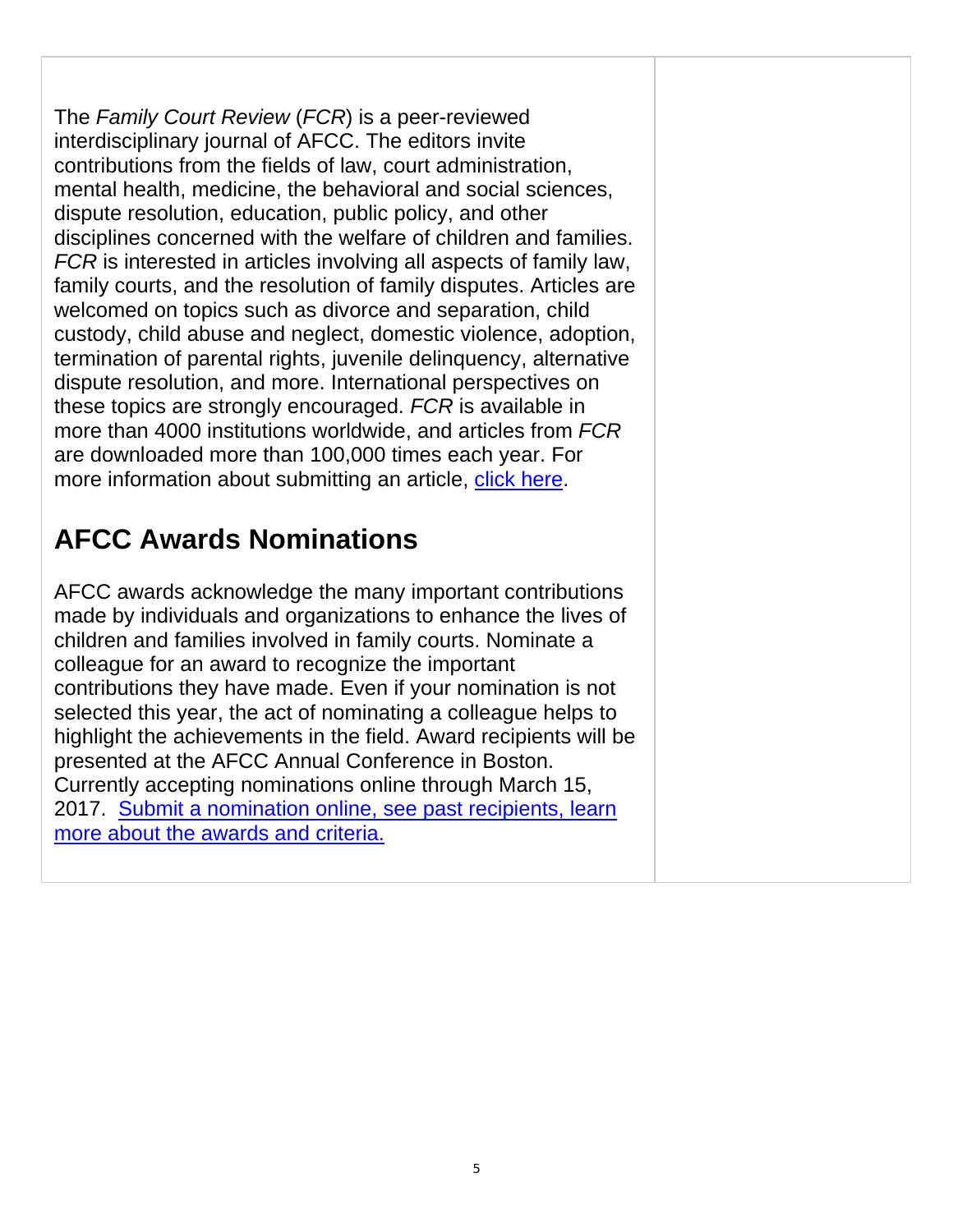

. 12 NO. 2 FEBRUARY 2017

## **The Use of Research in Family Justice Systems: An International Call for Evidence**

To better understand the current use of research in family justice systems, the Nuffield Foundation has commissioned a research team to complete a scoping study, which will inform the development of a proposed new family justice observatory for England and Wales.

While the scoping study focuses on England and Wales, any observatory that is subsequently commissioned is expected to have a broader, more international reach and to learn from good practice in a range of international jurisdictions. Therefore, the research team would like to hear from **practitioners, policy-makers, organizations representing parties to cases and researchers outside England and Wales** about the availability of research in their family justice systems, the obstacles and barriers they encounter in trying to utilize it more effectively, and the kinds of solutions or practices used to try and address these issues.

### **Members of the AFCC are invited to respond to this international call for evidence and to disseminate it among other colleagues.**

This international call for evidence follows a national call to practitioners, policy-makers and researchers across organizations in England and Wales. Respondents to the national call highlighted the following issues as problematic for them and therefore something they would want the proposed family justice observatory to address.

- Access to research
- Trust in research
- Knowledge exchange between researchers, policy-makers and practitioners
- Use of administrative data sets for both national and regional analyses
- Paucity of research relevant to private law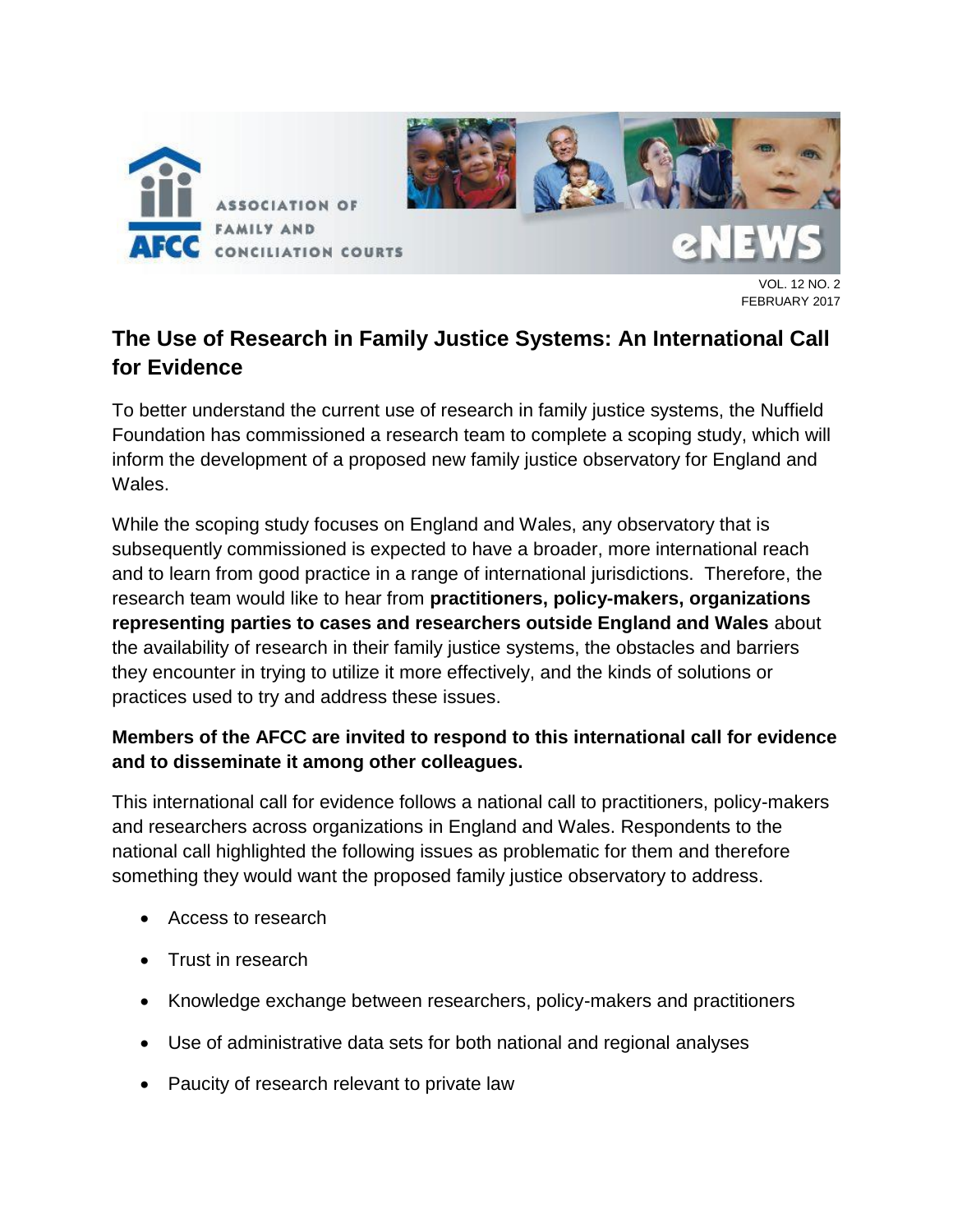Respondents are asked to consider: (i) whether these issues are common to their own countries or jurisdictions and (ii) what kinds of solutions or practices have been introduced to address these issues? Respondents are also asked to list what they consider to be the priority topics for new research in their own jurisdictions (e.g. child contact in public and private law cases)

Full details of the international call for evidence and the process for responding are available online at:<http://wp.lancs.ac.uk/observatory-scoping-study/cfe/>

The deadline for submissions is May 1, 2017

Submissions are invited from organizations and individuals representing one or more of the following stakeholder groups within the family justice system:

- Practitioners (e.g. judges, lawyers, barristers, experts, social workers).
- System-wide users (e.g. national and local policy makers).
- Researchers and analysts (e.g. academic, government, independent).
- Parties to cases (e.g. young people, parents, extended family members, other carers).
- Organisations and charities that represent parties to cases/service users

The scoping study is led by Professor Karen Broadhurst at Lancaster University, in partnership with the Alliance for Useful Evidence, University College London, Research in Practice, Centre for Child and Family Research at Loughborough University, Family Rights Group and CoramBAAF.

A briefing paper setting out the fundamental purpose and functions of a new infrastructure for better use and application of research evidence in the family justice system is available on the [Nuffield Foundation website.](http://www.nuffieldfoundation.org/sites/default/files/files/NUFJ3677_Family%20Justice_briefing_paper_08_10_15_WEB.pdf)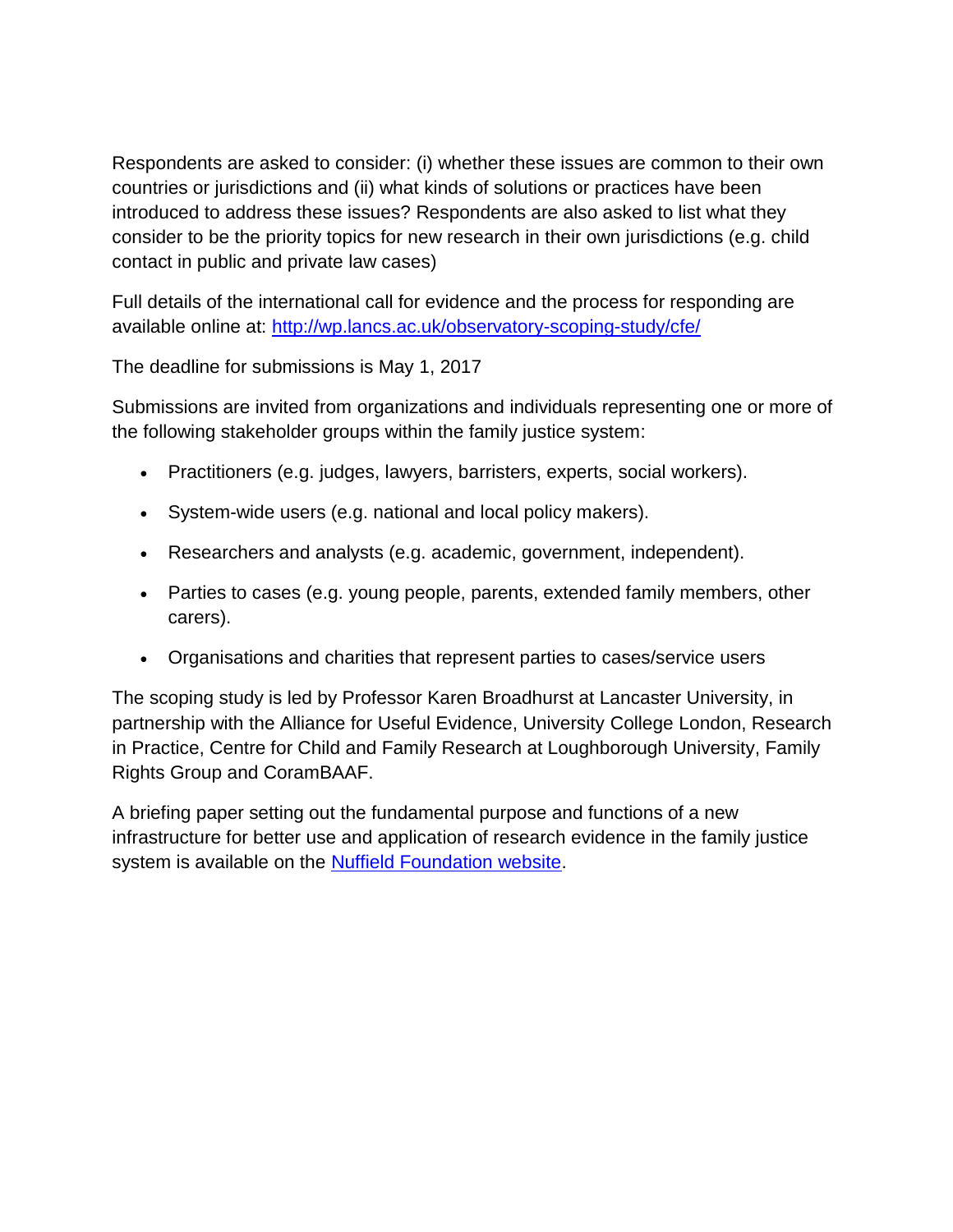

.. 12 NO. 2 FEBRUARY 2017

## **Ask the Experts: Ten Ideas for Conducting a Substance Abuse Evaluation**

*Harry J. Somers, EdD* 

- 1. A substance abuse evaluation can be conducted within a child custody report or separate from a custody issue. In cases of child custody disputes, a substance abuse evaluation considers if a particular parent has a problem with substance abuse and the effect of a substance abuse problem on parenting and children.
- 2. A substance abuse evaluation utilizes a multi-method approach. The evaluation should include interviews with the parent who has an alleged substance abuse problem and with the accusing parent or others who allege a parent has a problem with substance abuse. Children can be interviewed along with professional and collateral witnesses. Professional witnesses can include therapists, medical doctors, medication providers, police, and clergy. Collateral witnesses can include friends, parents, extended relatives, etc. There should be a review of all professional records including medical reports, psychological reports, detox/rehabilitation reports, Child Protective Services reports, criminal records, occupational records, and letters from an occupational supervisor regarding job performance.
- 3. A substance abuse evaluation always contains current results of alcohol and drug testing. This can include urine testing, blood testing, and hair follicle testing. There are technological devices that can also be utilized such as breathalyzer testing and an interlock device which requires a driver to blow into a breathalyzer device in order for a car to start. A high reading will prevent the car from starting. Also available are devices from Soberlink and other providers which can provided multiple tests per day measuring the presence of alcohol. Tongue strips which measure the presence of alcohol can be purchased at most major pharmacies. Most pharmacies also sell drug and alcohol testing devices. A substance abuse evaluation may also contain published measures of substance abuse problems. These are generally paper and pen tests consisting of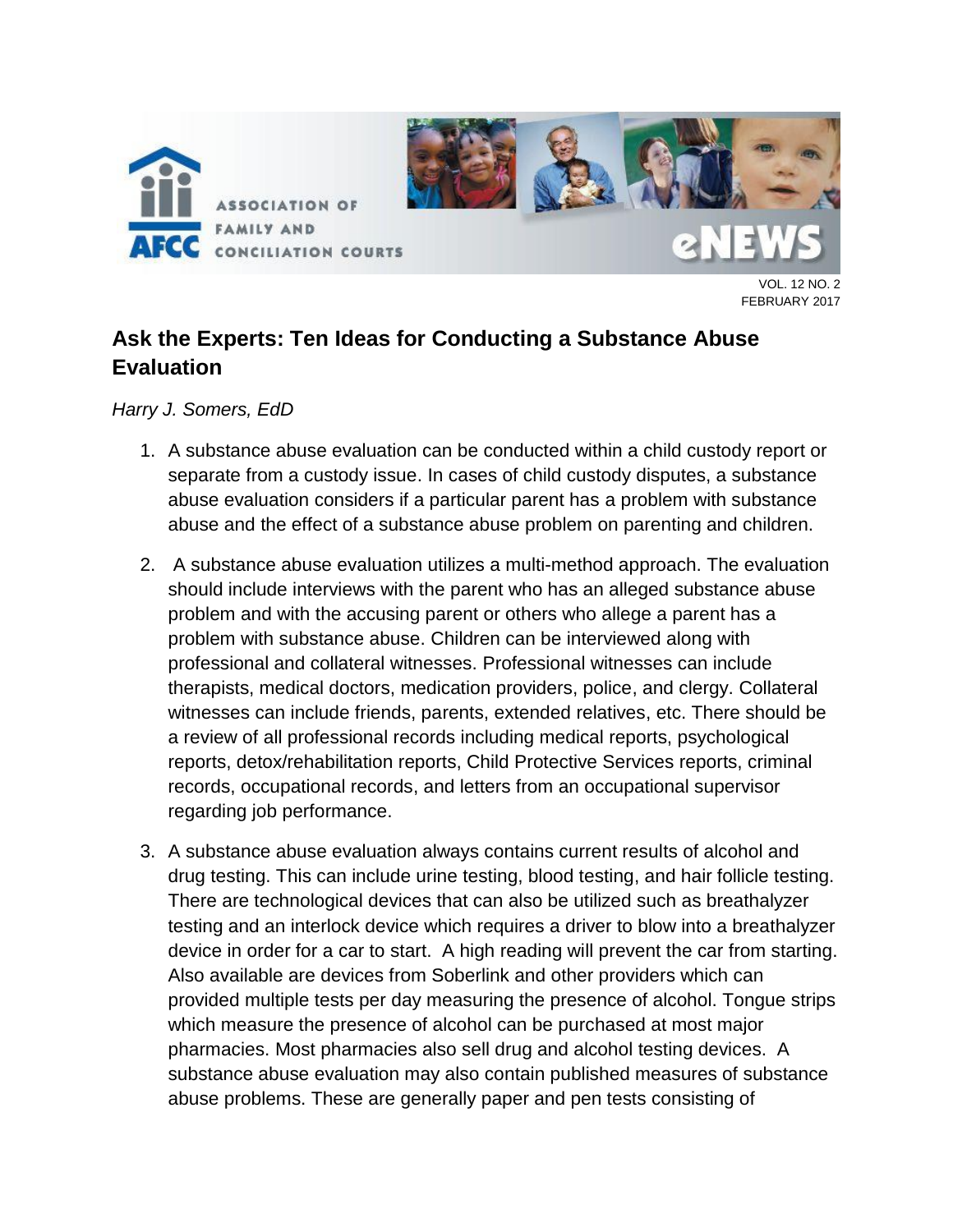questions, with relatively easy scoring. Such tests include the Michigan Alcohol Screening Test. A full list of these tests can be found by accessing the National Institute of Drug Abuse (NIDA). These tests are dependent on people answering test questions accurately. Inaccurate answers will negatively affect the accuracy of the test results.

- 4. A substance abuse evaluation may also involve unannounced home visits especially when there are allegations of present alcohol and/or drug use. A custody evaluator conducting an unannounced home visit may want to consider conducting an unannounced home visit with the other parent whereby both parents are being treated equally.
- 5. While conducting a substance abuse evaluation the interviewer asks specific questions in a courteous and respectful manner. These questions should include when a parent began to use a specific substance, historical frequency of usage, amount of present usage, and the date of the last use if a parent claims to have ended use of the specific substance. A parent can be asked where and when they use a substance. Ask where the children are and what are the children doing when the parent uses. Ask if the children are aware of the parent using a substance. Was the parent driving under the influence? These questions are asked for every substance used. Additional questions can include what the parent liked about the substance. What were the disadvantages of using the substance? What effect did the substance being used have on parenting? If the parent is currently using a substance, ask what are the advantages of stopping the use? What would be the disadvantages of stopping the use? It is important to ask if the parent is being treated for any other psychological conditions. What treatment is being used and how helpful is the treatment?
- 6. If a parent claims to be sober and/or recovering, ask what the parent is doing to maintain sobriety. Ask how often the parent thinks about using or has cravings. What does the parent do when thinking about using or craving? Ask about attendance at self-help meetings such as AA, NA or Smart Recovery. How often does the parent attend meetings? What types of meetings do parents attend? Within AA and NA there are speakers, meetings, step meetings, discussion meetings and Big Book meetings. To what extent does the parent participate in meetings? Does the parent have a sponsor? What step of recovery is the parent working on? What are the benefits of attending meetings? What may a parent dislike about meetings? What is the parent learning at meetings? Under what circumstances might the parent use again? What would the parent do under these circumstances? What medications is the parent using as part of the sobriety process? How are these medications being monitored? Are any of the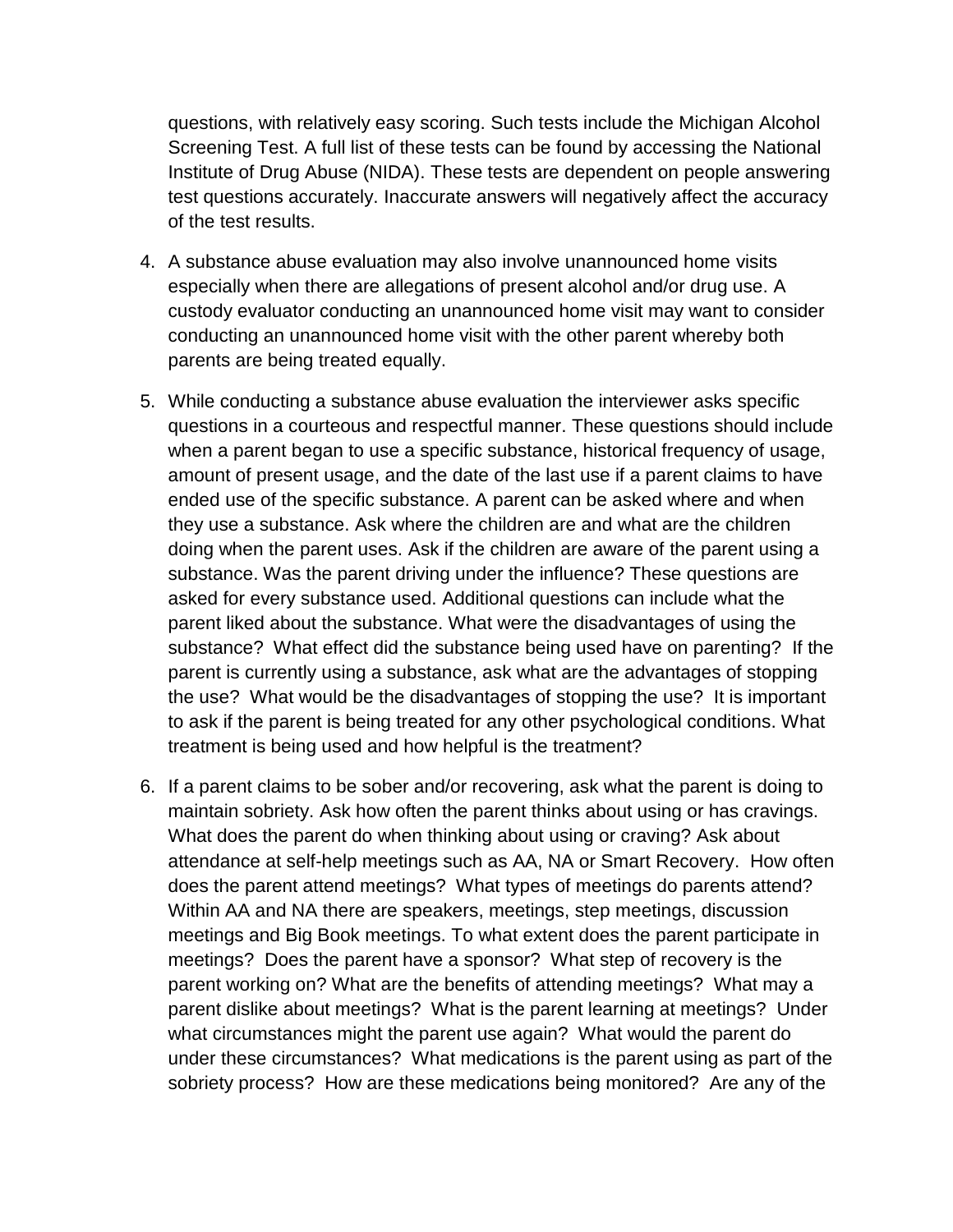medications being abused? Is the parent in psychological treatment? How often does the parent go to treatment? How helpful is the treatment?

- 7. If a parent has been alleged to abuse prescription medication, the substance abuse evaluator must speak with the prescribing physician asking if there is evidence of abuse. In addition, the substance abuse evaluator requests all copies of all prescription records from the pharmacy or pharmacies being utilized. Prescription records should be entered onto a spreadsheet program. This makes it easier to see when the medication was prescribed, in what amount, at what dosage over time. It is usually helpful to show the spread sheet (without identifying information) to a physician. The physician can offer an assessment about the prescription records including evidence of abuse.
- 8. With parents who claim to be sober and/or recovering, the evaluator can take a sheet of paper dividing the paper into four sections with a horizontal line through the center of the paper and a vertical line going down the center of the paper. In the top left section ask the parent to list what they liked about using. In the lower left section ask the parent to list what the disadvantages of using are. In the upper right section ask the parent to list the advantages of being sober. In the bottom right section ask the parent to list the disadvantages of being sober. When it appears that a person is remaining sober primarily to avoid the disadvantages of using, the parent is probably in short term sobriety. Generally, parents who remain sober over time are most motivated by the advantages of living a sober life. This four-part analysis has not been proven to be scientifically valid. The results do not mean a parent motivated by avoiding the disadvantages of using is about to use again or will use. The results do not mean a parent who is motivated to remain sober by the advantages of a sober life will not use again. This four-part analysis serves as a guideline to help assess the motivation of a parent to remain sober. When parents list the disadvantages of remaining sober they are acknowledging the challenges of a sober life. These are issues the parents may need assistance coping with.
- 9. A substance abuse evaluation describes the specific effects of parental substance abuse on parenting of their children. An excellent source describing substance abuse effects on parents and children can be found in the book *Parenting and Substance Abuse, Developmental Approaches to Intervention* written by Suchman, Nancy E; Marjukka, Pajulo & Mayes, Linda C. The book was written in 2013 and published by Oxford University Press.
- 10.A substance abuse evaluation contains treatment recommendations for parents and children. These recommendations should include the names and telephone numbers of the treatment sites. A substance abuse evaluation may include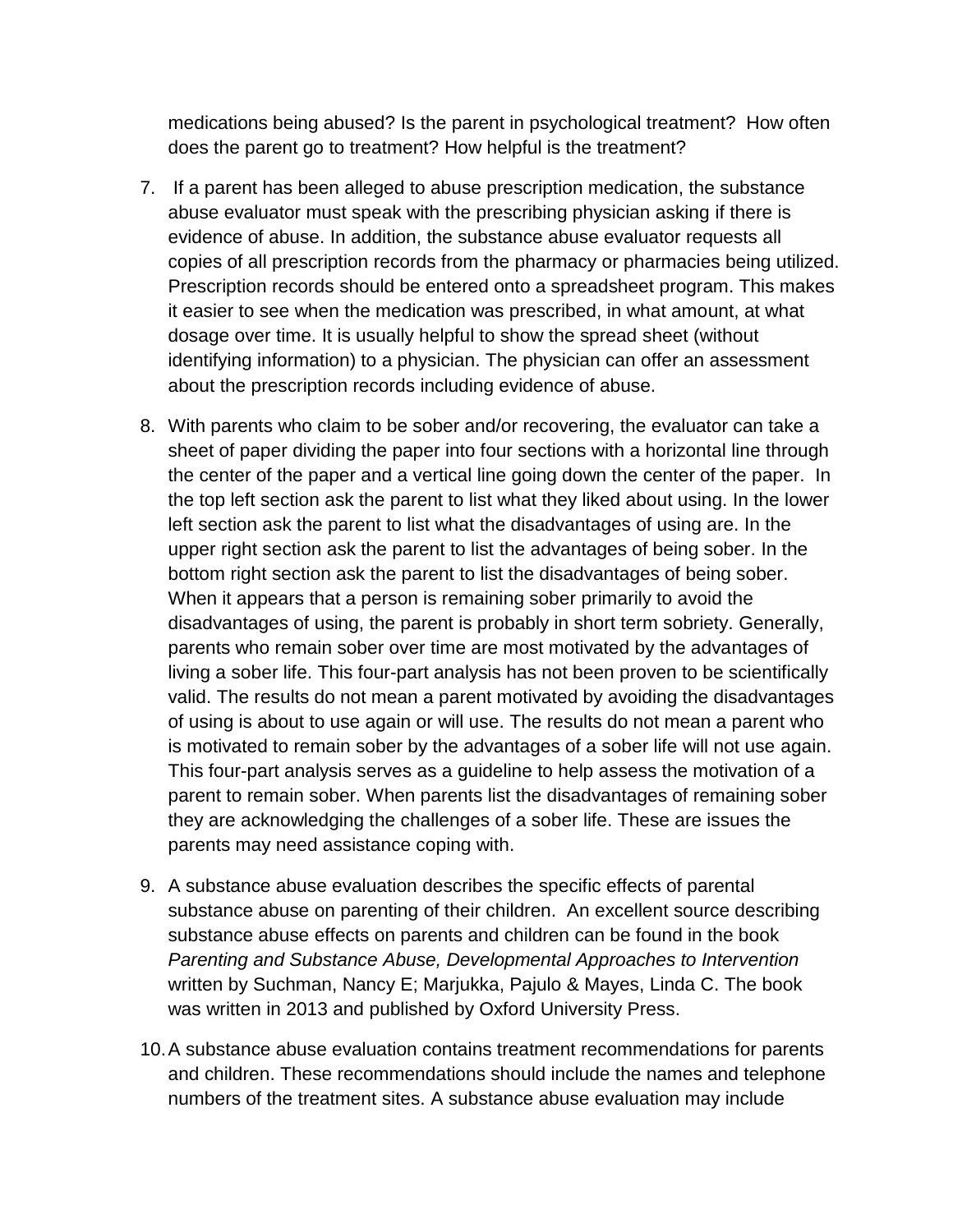specific recommendations for children having access to parents alleged to have problems with substance abuse. These recommendations may include professional visitation centers, the use of professional visitation supervisors and may consider trusted non-professional supervisors or conditions for no supervision. Recommendations should also include what should happen to a child's access or children's access to a parent who has relapsed.

Dr. Harry Somers is a licensed psychologist who has been a *Guardian Ad Litem* for the eastern Massachusetts Probate and Family Courts for 35 years. Dr. Somers also evaluates parents involved in the District Court System who are trying to have their children returned to their care. Many of these court cases involve allegations about parental substance abuse. Dr. Somers provides therapy for parents and families experiencing a variety of challenges including substance abuse. Harry Somers will be speaking at the AFCC 54th Annual Conference, *Turning the Kaleidoscope of Family Conflict into a Prism of Harmony* in Boston, MA, May 31-June 3, 2017. He will be part of a panel presenting a pre-conference institute titled Bringing the Opiate Crisis into Focus: Parenting Decisions in the Family Court; and will be presenting a workshop titled Theories, Evaluations and Decisions with Substance Abusing Parents.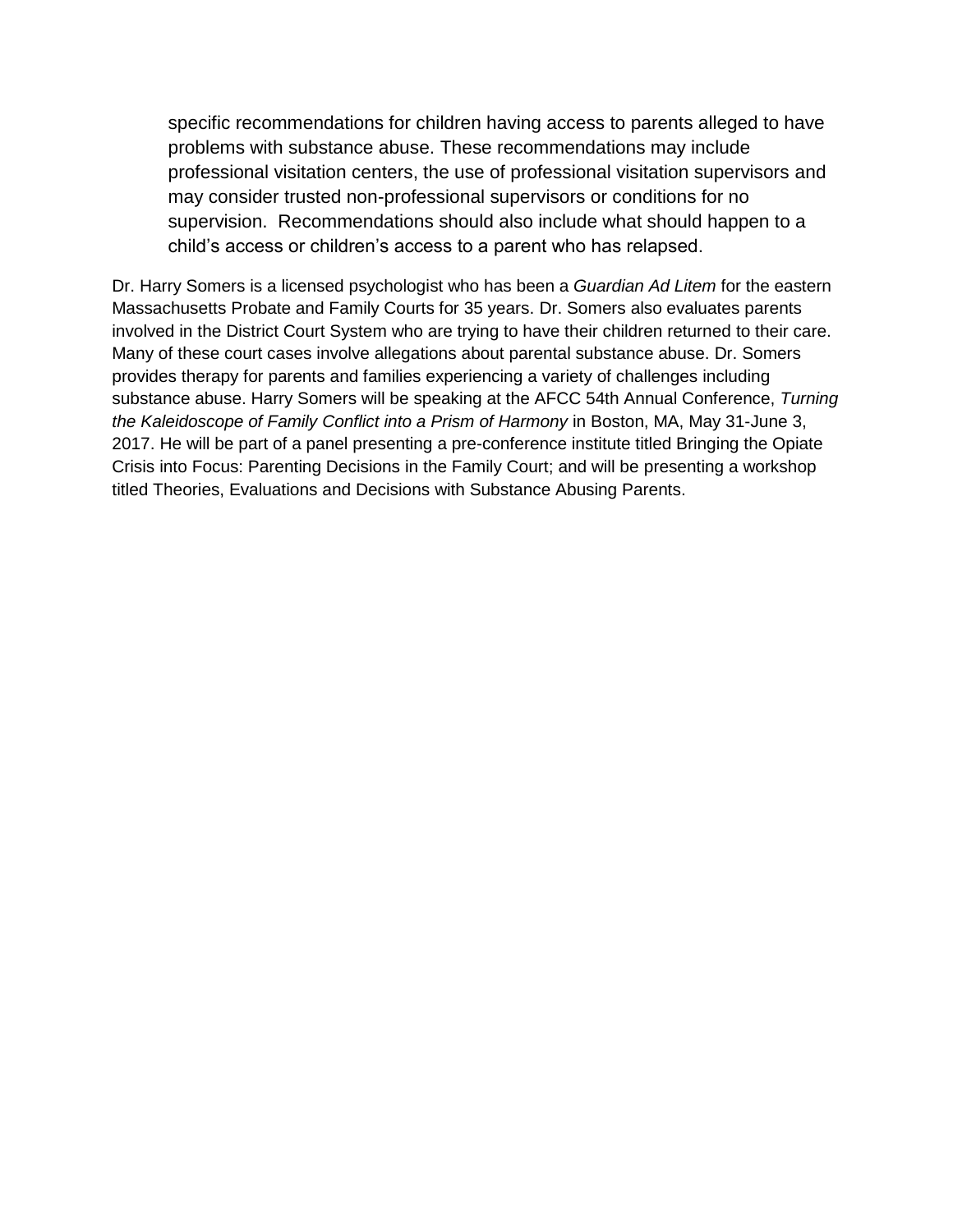

VOL. 12 NO. 2 FEBRUARY 2017



**Meet Benjamin L. Deguire, President of the Arizona Chapter**

Benjamin L. Deguire has been practicing family law in Arizona since 2000. His practice is located primarily in the city of Flagstaff where he handles cases in Coconino County and the surrounding northern Arizona counties. He received his Bachelor of Arts degrees from the University of Arizona in Philosophy and Political Science in 1997 before enrolling in the University of Arizona James E. Rogers College of Law. He received his Juris Doctorate in 2000, having served as an Editor of the University of Arizona Law Review. He was admitted to practice law in Arizona in 2000 and since that time has focused on representing the interests of parents and children in complex and high conflict dissolution and custody matters. He is an active member of the Association of Family and Conciliation Courts (AFCC) and began his term as President of the Arizona Chapter of AFCC in January of 2017. He is also a member of the State Bar of Arizona Family Law Executive Council and the Coconino County Bar Association.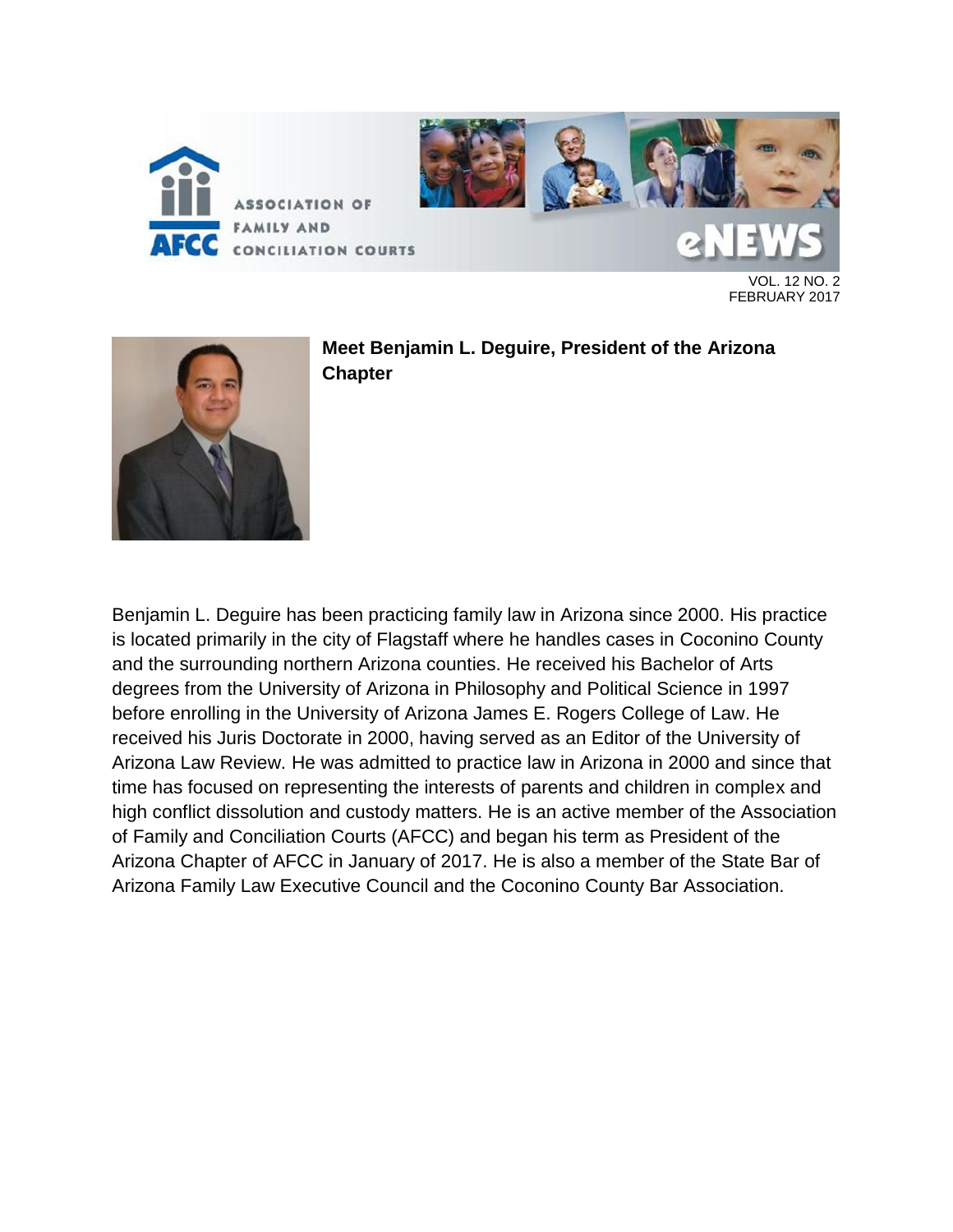

VOL. 12 NO. 2 FEBRUARY 2017

### **Q & A with AFCC Plenary Speaker Bernie Mayer**



Dr. Bernie Mayer has been a member of AFCC for more than three decades and was presented with the AFCC President's Award in 2012. He is a Professor of Dispute Resolution at The Werner Institute, Creighton University, and a leader in the field of conflict resolution. Bernie has worked in child welfare, mental health, substance abuse treatment, and psychotherapy. As a founding partner of CDR Associates, Bernie has provided conflict intervention for families, communities, universities, corporations, and governmental agencies throughout North America and internationally for over 35 years. He is the author of numerous books, including *The Conflict Paradox*, *Seven Dilemmas at the Core of Disputes*, *The Dynamics of Conflict*, *Beyond Neutrality,* and *Staying with Conflict*. Bernie will present a keynote at the AFCC 54th Annual Conference in Boston, May 31-June 3, 2017.

**AFCC**: How did you get started working in conflict?

**Bernie Mayer (BSM)**: There were really two strands. One was social work. I grew up as a child of social workers. My mother worked with adopting families and my father ran a treatment center in Cleveland, and I grew up in it. It was called Bellefaire, and it is still there. So I was born and bred in conflict and peacemaking. Then I became a social worker and worked with issues like mental health, substance abuse, child welfare, teens having problems with their parents, and parents having problems with their teens. It was all about conflict. The second strand was being a child of the 60s and participating in the civil rights movement and the antiwar student movement. And I was also a union organizer and then got promoted, which meant I was expected to take management's side. All of this led to my interest in conflict. Early in my life I was all about raising conflict, but when mediation came along it struck me as a way of connecting to a lot of different things in which I was interested.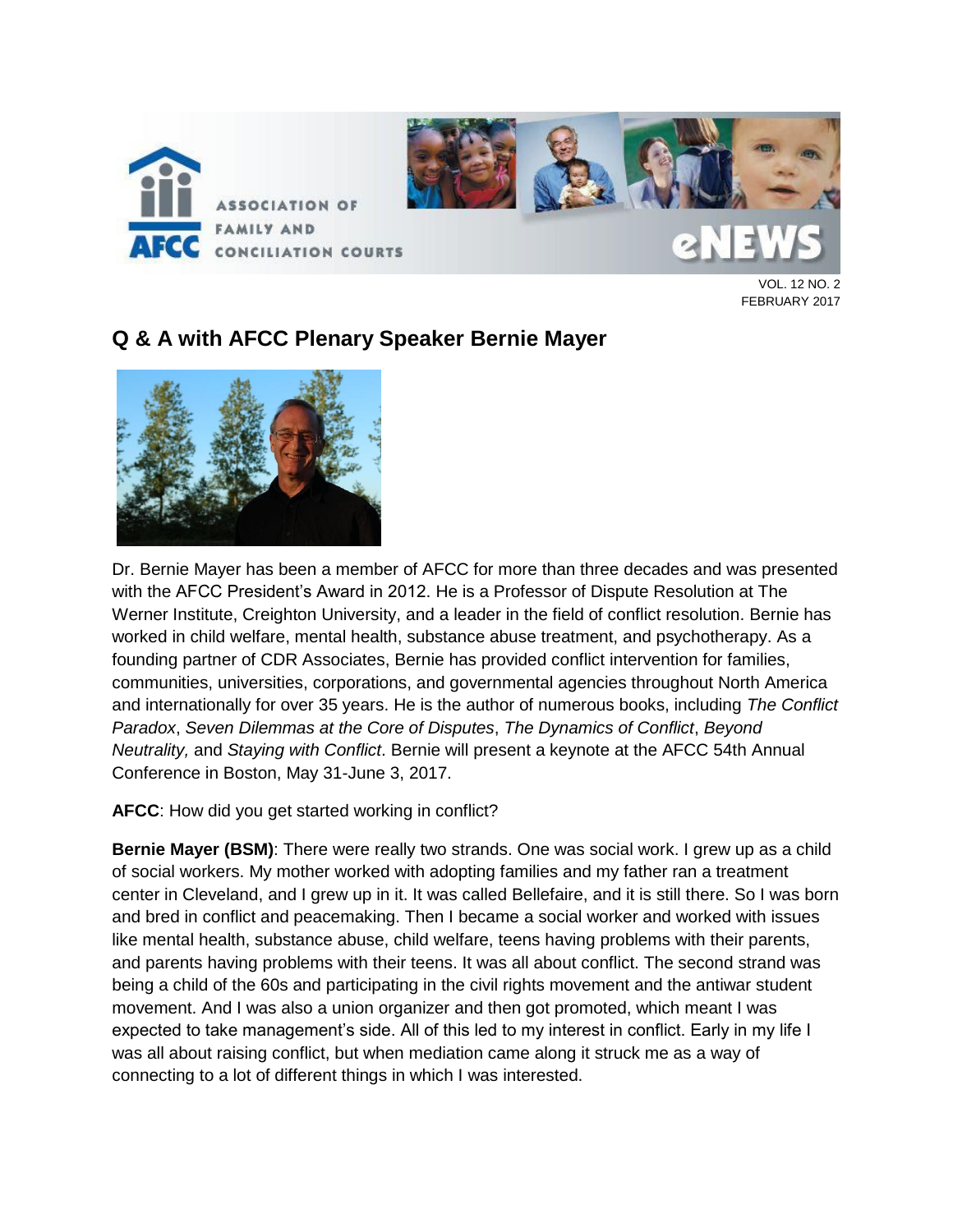**AFCC**: You spent much of your career with CDR Associates, a well-known and highly regarded nonprofit organization that worked with all sorts of conflict. How did that come about?

**BSM**: That came about in the person of Chris Moore, who I met when we were working on political issues together. Chris asked me to help him develop some courses and training in conflict resolution. At the time I was a social worker at a residential treatment center for children. CDR, which was originally the Center for Dispute Resolution, started before we had any resources to speak of. It was a community mediation center and all of the founders were still working our day jobs. Then we got a grant from the Hewlett Foundation that paid for staffing, and that allowed us to quit our jobs and devote full time to CDR. In the early years we were trying to figure things out, like how to construct good training models and how to create a model to use community mediation in the family arena, in the workplace, and on public policy issues. Then I started thinking about how to use mediation in child protection.

I think the creativity and supportiveness of the partnership was really the key to our development. Of course, we also functioned like siblings and argued like siblings, but that was part of the creative process too. Working with families in conflict was an important piece of the puzzle in CDR. We had a family mediation program with people we had trained. It was important because it gave CDR a local presence in addition to the larger scale work we were doing.

I always did family work, but one great thing about CDR is that we worked in all different areas. I see that as a strength because the work I did in one area always informed another, whether it was family, community conflict, labor management or public policy. Also, I found that if a framework was true across all of these areas there was some real power to it. We ended working in different areas, including public housing, in large organizations and in other countries, to help train and develop approaches to handling conflict. We worked in Poland, Hungary, Bulgaria, Indonesia, Australia, New Zealand, Bosnia, and South Africa, among other places.

Working in all of these contexts taught me that the same issues and conflict dynamics play out at different levels, from interpersonal to conflict at the policy level. I thought AFCC always embodied that too. I always liked the way AFCC moved up and down that ladder from working with individual family conflict to disagreements over policy issues. So when AFCC wanted help with policy dialogues I was very interested.

**AFCC**: Tell us a bit about your work with AFCC policy dialogues.

**BSM**: I facilitated two policy dialogues with AFCC. The first was the Wingspread Conference on Domestic Violence and Family Law, which was a collaboration with the National Council of Juvenile and Family Court Judges. The second looked at research, policy and practice around shared parenting issues. I think the most impressive aspect of these was that AFCC was trying to address really difficult issues that were around for a long time. The issue of domestic violence was something I had dealt with on an individual case level, an organizational policy level, and community level. It was something that professional organizations and courts struggled with for years. It was great that in each dialogue AFCC hung in there and decided to do our very best to see if we could bring people together. And it was great that we brought research and practice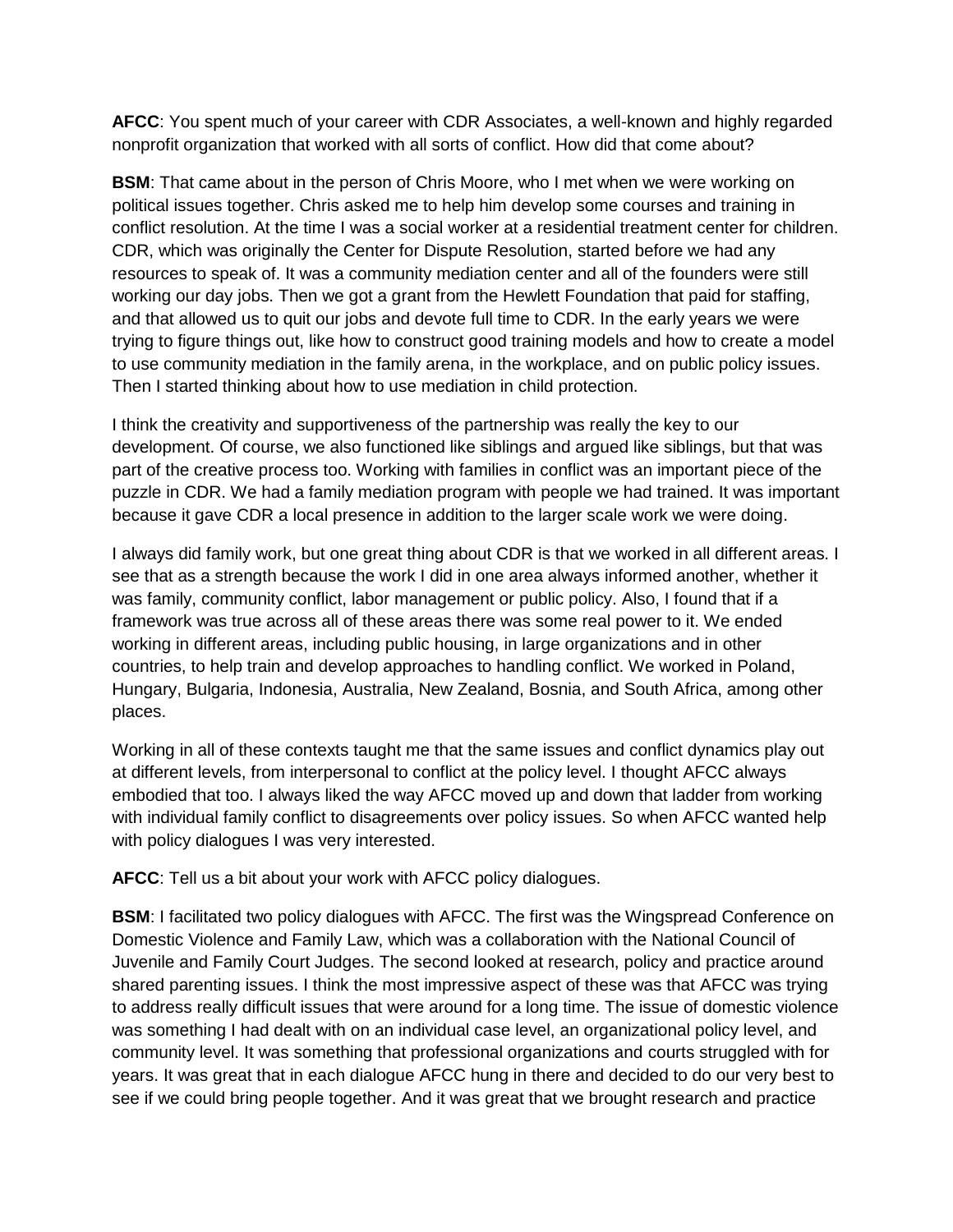experience together. I thought it was gutsy, and important. Although there were different levels of success, I think they both worked because people came together and made the commitment to say what they believed and thought, but also to listen to others.

**AFCC**: What are the pressing issues in the family conflict professionals' community right now?

**BSM**: The biggest one is that people simply cannot afford the professional services they need to have a good divorce, whether it is legal representation, counseling, or mediation. We have to figure out what to do about this. We need to reach an understanding that it isn't just that people need more or cheaper access to a particular service. We have to address the real structural problem in the system. This can be a problem for mediators, because people think it is a quick fix. They want us to solve big problems very quickly, without the time, power, or resources to do so, and this makes many people skeptical about mediation. We can only help people do the best they can in a context that is limiting. And this is a problem for lawyers, and family counselors too. Furthermore, since many people cannot afford to do a divorce well, sometimes they just don't get divorced. They may stay together when they should not, and stumble along as best they can. This is often dangerous. In those situations, the less powerful person – often the woman – gets victimized, or doesn't get their needs addressed effectively. Of course, there are other issues as well. Cultural issues, domestic violence, conflict over values about different models of parenting and the increasing problems of substance abuse and economically marginalized families. The overall societal tensions we are currently experiencing also have significant family-related implications.

**AFCC**: What parallels do you see between the policy issues in the family law arena and the political conflicts we are currently experiencing?

**BSM**: I think that in both cases there is a rising sense that conflicts are not just conflicts, but that they are cataclysmic differences between world views. We see it in immigration, health care, climate change, and elsewhere. It isn't that there are just disagreements, but there are fundamental differences in how we see the world. This is reflected through all sorts of systems in a society –large agencies, NGOs, municipal governments and individual communities. That tension also seems to exist within families, in conflict over, e.g., how the kids are raised or religion. It seems a greater number of families see their differences as fundamental, something they cannot talk through.

**AFCC**: Do you think that our political climate is rolling back the work of the peacemakers?

**BSM**: It could be that the political climate is reflective, that is, if this is a time in which people are experiencing tensions and divisions in their world views, that is reflected upwards. Or it could be that political divisions lead people to feel that the way they should deal with any conflict is to take a no holds barred approach. Or both. But this can and will change again, and maybe we are seeing the lancing of the boil right now. I think all of this really impacts how people deal with conflict going on in their own lives, and that makes it all the more important to keep doing what we do. But it makes it hard sometimes to keep the optimism and confidence that is at the core of our work. One of the chapters in my most recent book, *The Conflict Paradox*, is about the